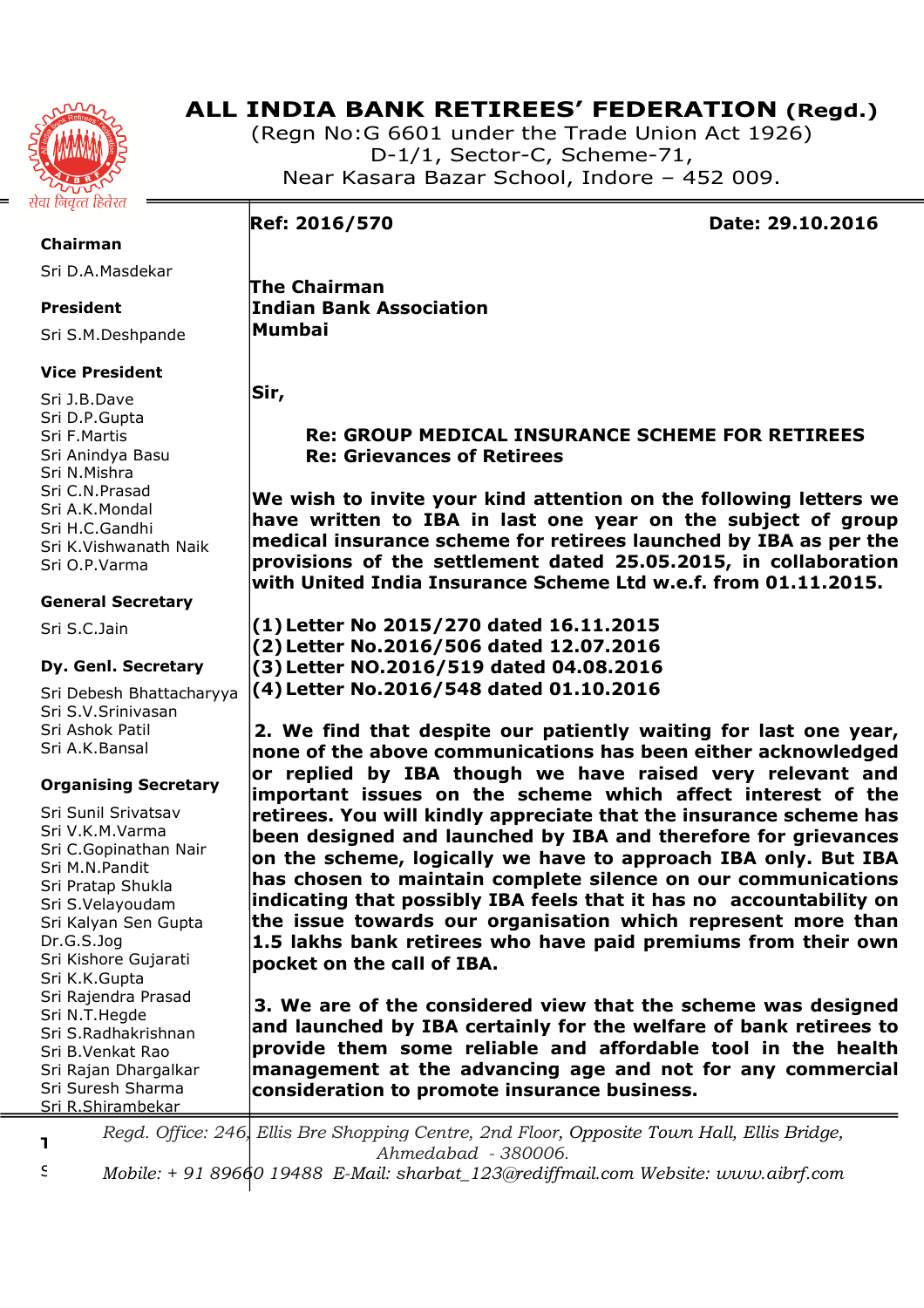(Regn No:G 6601 under the Trade Union Act 1926) D-1/1, Sector-C, Scheme-71, Near Kasara Bazar School, Indore – 452 009.

### **Chairman**

Sri D.A.Masdekar

### **President**

Sri S.M.Deshpande

## **Vice President**

Sri J.B.Dave Sri D.P.Gupta Sri F.Martis Sri Anindya Basu Sri N.Mishra Sri C.N.Prasad Sri A.K.Mondal Sri H.C.Gandhi Sri K.Vishwanath Naik Sri O.P.Varma

## **General Secretary**

Sri S.C.Jain

# **Dy. Genl. Secretary**

Sri Debesh Bhattacharyya Sri S.V.Srinivasan Sri Ashok Patil Sri A.K.Bansal

# **Organising Secretary**

Sri Sunil Srivatsav Sri V.K.M.Varma Sri C.Gopinathan Nair Sri M.N.Pandit Sri Pratap Shukla Sri S.Velayoudam Sri Kalyan Sen Gupta Dr.G.S.Jog Sri Kishore Gujarati Sri K.K.Gupta Sri Rajendra Prasad Sri N.T.Hegde Sri S.Radhakrishnan Sri B.Venkat Rao Sri Rajan Dhargalkar Sri Suresh Sharma Sri R.Shirambekar

**4. But we find that the scheme has failed to achieve this basic objective for the following reasons which have already been brought to your kind notice earlier also from time to time for timely action:** 

- **(a)The biggest violation in the implementation of the scheme from the beginning itself was the Insurance Company/TPA refusing to honour the commitment of reimbursing the domiciliary expenses incurred for the treatment of eligible ailments to the retirees as per the provisions of the settlement and on the other side the insurance company continued to settle claims for domiciliary expenses to the employees and their families with the same quantum of premium collected from them.**
- **(b) It was also shocking for the retirees of nationalised bank who are covered by IBA scheme to find that the same insurance company while refusing to honour the commitment of reimbursement of domiciliary expenses under IBA scheme has after some time offered group medical scheme to the retirees of State Bank of India with the provisions of reimbursement of domiciliary expenses almost on the same premium and with same risk profile of the members of the group**
- **(c) IBA has failed to ensure during the last one year to compel the insurance company and the broking firm to honour the commitment as per the provisions of the settlement and in particular after the introduction of the insurance scheme in SBI in January, 2016**
- **(d)We are not aware what efforts have been made by IBA to ensure that the insurance company honour its commitment. We have also not been taken into confidence despite our repeated request to IBA in this regard and also not giving logical reasons for allowing such violations for long period of one year and details of efforts made in this connection at various levels though as explained repeatedly that we are body registered under Trade Union Act and represent more than 1.5 lakhs retirees who have suffered adversely because of this violation after shelling huge amount by way of payment of premium out of their income.**

**(e) The details of the scheme was communicated to the banks as late as in October, 2015 vide IBA circular XBPS/ 1413 dated 1 st October, 2015 effective from 1-11-2015 though the** 

**Treasurer**  *Regd. Office: 246, Ellis Bre Shopping Centre, 2nd Floor, Opposite Town Hall, Ellis Bridge, Ahmedabad - 380006.*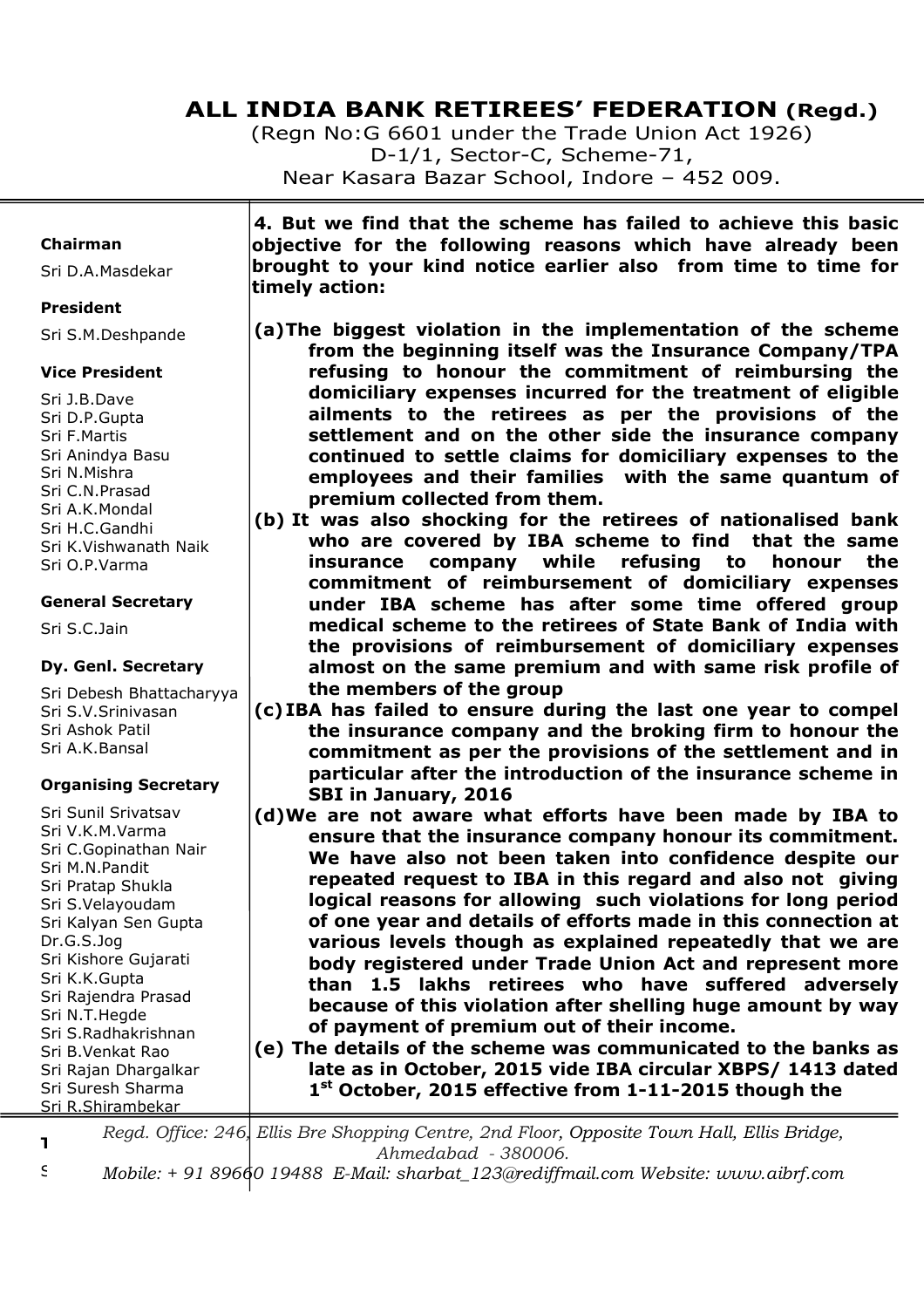(Regn No:G 6601 under the Trade Union Act 1926) D-1/1, Sector-C, Scheme-71, Near Kasara Bazar School, Indore – 452 009.

### **Chairman**

Sri D.A.Masdekar

## **President**

Sri S.M.Deshpande

## **Vice President**

Sri J.B.Dave Sri D.P.Gupta Sri F.Martis Sri Anindya Basu Sri N.Mishra Sri C.N.Prasad Sri A.K.Mondal Sri H.C.Gandhi Sri K.Vishwanath Naik Sri O.P.Varma

## **General Secretary**

Sri S.C.Jain

# **Dy. Genl. Secretary**

Sri Debesh Bhattacharyya Sri S.V.Srinivasan Sri Ashok Patil Sri A.K.Bansal

# **Organising Secretary**

Sri Sunil Srivatsav Sri V.K.M.Varma Sri C.Gopinathan Nair Sri M.N.Pandit Sri Pratap Shukla Sri S.Velayoudam Sri Kalyan Sen Gupta Dr.G.S.Jog Sri Kishore Gujarati Sri K.K.Gupta Sri Rajendra Prasad Sri N.T.Hegde Sri S.Radhakrishnan Sri B.Venkat Rao Sri Rajan Dhargalkar Sri Suresh Sharma Sri R.Shirambekar

 **scheme was finalised in May, 2015 itself, giving time of less than 15/20 days at the bank level to exercise the option initially. No action was taken by IBA to give publicity through media to reach to the retirees located at remote places giving details of the scheme and allowing reasonable time to arrange funds for premium payments and taking decision to switch from their existing medi-claim policies. It was very clear that the above were not the issues in case of employees as the entire premiums of the policy was to be borne by the bank and there was no provision of exercising the option by them.** 

- **(f) It was subsequently found that the insurance company kept on extending the dates of exercising the option as late as September, 2016, two months before expiry of first year presumably in the efforts to maximise collection of the premium to serve the commercial interest of the insurance company giving risk cover for 2 months and charging premium for 12 months. We feel these unethical practices were allowed to be adopted by the insurance company either with the consent of the IBA or IBA failed to stop taking such actions.**
- **(g)While issuing the communication advising the member banks details of the scheme, it was not specified by IBA as to which categories of the retiree will be eligible for joining the scheme. As you know there are various categories of retirees in the banking industry like pensioner, nonpensioners, resignees, compulsorily retired employees, retired employees etc. It was left to the member banks to decide about inclusion/ exclusion of the categories of the retiree for the scheme creating huge confusion at various levels.**
- **(h) We find from clause no. 5.18 Low/ High Claim Ratio( Bonus/MALUS) of the Group Insurance policy under IBA scheme issued to individual member banks covering retirees that Unite India Insurance Company has provided for increase in premium for renewal for next 3 years in case claim ratio is in the region of 136-140 percent to the extent of 18 percent charged in first year. We do not find any specific clause in the policy which allows the insurance company to load the premium for more than 18 percent for 3 years. But as you know, United India Insurance Company has increased renewal premium by more than 110 percent**

**Treasurer**  *Regd. Office: 246, Ellis Bre Shopping Centre, 2nd Floor, Opposite Town Hall, Ellis Bridge,*  *Ahmedabad - 380006.*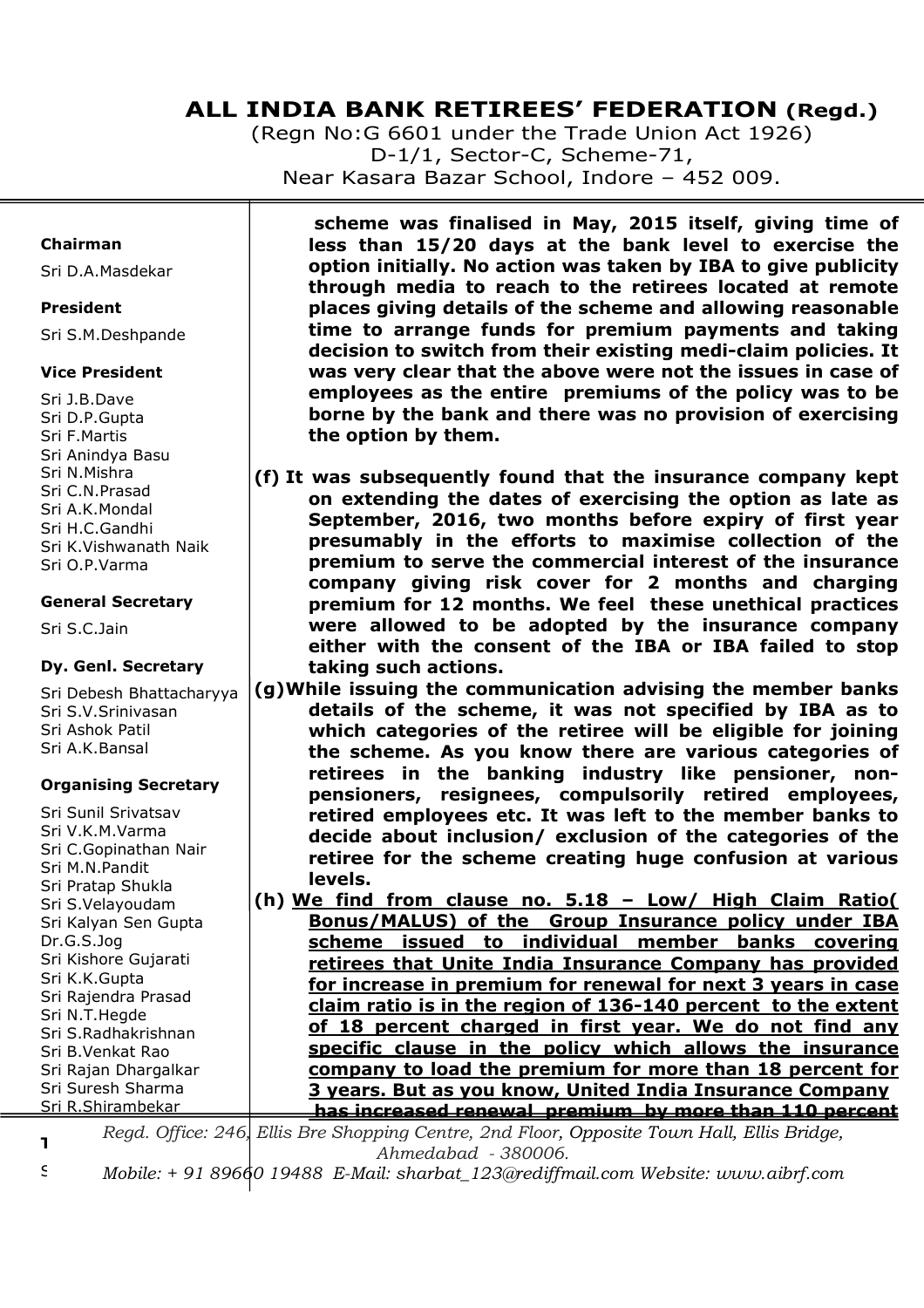(Regn No:G 6601 under the Trade Union Act 1926) D-1/1, Sector-C, Scheme-71, Near Kasara Bazar School, Indore – 452 009.

#### **Chairman**

Sri D.A.Masdekar

#### **President**

Sri S.M.Deshpande

#### **Vice President**

Sri J.B.Dave Sri D.P.Gupta Sri F.Martis Sri Anindya Basu Sri N.Mishra Sri C.N.Prasad Sri A.K.Mondal Sri H.C.Gandhi Sri K.Vishwanath Naik Sri O.P.Varma

#### **General Secretary**

Sri S.C.Jain

#### **Dy. Genl. Secretary**

Sri Debesh Bhattacharyya Sri S.V.Srinivasan Sri Ashok Patil Sri A.K.Bansal

#### **Organising Secretary**

Sri Sunil Srivatsav Sri V.K.M.Varma Sri C.Gopinathan Nair Sri M.N.Pandit Sri Pratap Shukla Sri S.Velayoudam Sri Kalyan Sen Gupta Dr.G.S.Jog Sri Kishore Gujarati Sri K.K.Gupta Sri Rajendra Prasad Sri N.T.Hegde Sri S.Radhakrishnan Sri B.Venkat Rao Sri Rajan Dhargalkar Sri Suresh Sharma Sri R.Shirambekar

**in violation of the terms and conditions of the policy. We Shall feel highly obliged if IBA clarifies its stand allowing the insurance company to collect such hefty increase in the premium. We are of the view that IBA should consider taking legal action against the insurance company for this violation of serious nature affecting the interest of the senior citizens adversely.** 

- **(i) We find that at the time of renewal also it seems that insurance company / IBA have acted in haste and advised about quantum of premium to be charged to the member banks only on 10th October leaving for member banks hardly any time to collect the premium in view of ongoing festival seasons during the period on the one side and on the other side for retirees to make arrangements for such hefty premium in 7-8 days very very difficult particularly for the family pensioners, pre-1986 retirees, resignees etc. At the same time it was impossible to reach to the retirees within the short time advising the increase and taking the decision for renewal**
- **(j) According to us and IBA will also agree with us that this scheme was designed for the welfare of the senior citizens to provide medical insurance cover at the affordable cost. But we find that this aspect has been totally lost sight of in view of the subsequent developments and decisions taken by the insurance company/IBA. You are aware that we have the following categories of pensioners who get very low quantum of pension.** 
	- **(i) Family Pensioners (15 percent of normal pension) quantum Rs 5000 to 9000 on an average**
	- **(ii)Pre-1986 retirees- Ex-gratia of Rs. 3600**
	- **(iii) Spouse of Pre-1986 retirees- Rs 1700**
	- **(iv) Compulsorily Retired Employees- 2/3 of normal pensions**

**(v)Resignees- No pensions** 

**(vi)Non-Pensioners- No pension** 

 **(Vii)Pre-November-2002 retirees getting lower rates of dearness allowance** 

**How do you expect retirees of the above categories with very meagre income to pay premium of Rs. 15000/ 20000 for health insurance alone? It is simply out of their affordability** 

**Treasurer**  *Regd. Office: 246, Ellis Bre Shopping Centre, 2nd Floor, Opposite Town Hall, Ellis Bridge, Ahmedabad - 380006.*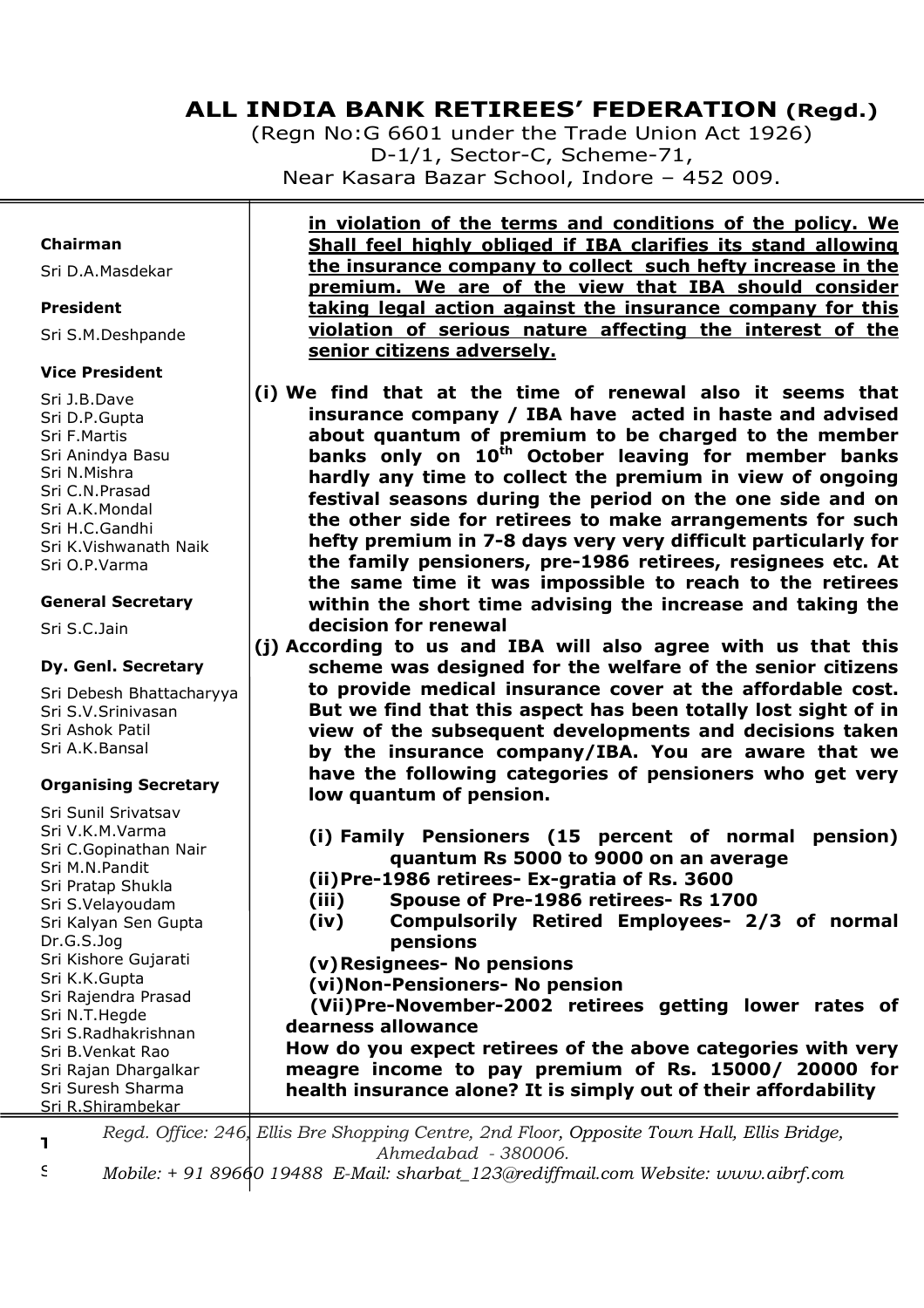(Regn No:G 6601 under the Trade Union Act 1926) D-1/1, Sector-C, Scheme-71, Near Kasara Bazar School, Indore – 452 009.

### **Chairman**

Sri D.A.Masdekar

#### **President**

Sri S.M.Deshpande

## **Vice President**

Sri J.B.Dave Sri D.P.Gupta Sri F.Martis Sri Anindya Basu Sri N.Mishra Sri C.N.Prasad Sri A.K.Mondal Sri H.C.Gandhi Sri K.Vishwanath Naik Sri O.P.Varma

## **General Secretary**

Sri S.C.Jain

# **Dy. Genl. Secretary**

Sri Debesh Bhattacharyya Sri S.V.Srinivasan Sri Ashok Patil Sri A.K.Bansal

# **Organising Secretary**

Sri Sunil Srivatsav Sri V.K.M.Varma Sri C.Gopinathan Nair Sri M.N.Pandit Sri Pratap Shukla Sri S.Velayoudam Sri Kalyan Sen Gupta Dr.G.S.Jog Sri Kishore Gujarati Sri K.K.Gupta Sri Rajendra Prasad Sri N.T.Hegde Sri S.Radhakrishnan Sri B.Venkat Rao Sri Rajan Dhargalkar Sri Suresh Sharma Sri R.Shirambekar

 **even they get best of the terms. In many cases, the premium alone will take away 3 months to 6 months of their monthly pension. Basic element and sprit of social welfare and affordability of the group has been completely sacrificed to ensure commercial consideration of the insurance company. We are of the view that IBA could have ensured crucial element of affordability for the above groups by having different slabs of insurance cover say Rs. 1 lakh, 2lakhs 3 lakhs & 4lakhs. We had come out with this suggestion to make the policy affordable but best reasons known to IBA, it has not been considered. Now large number of retiree in particular belonging to the above categories have been forced to opt out of the scheme because they cannot simply afford to pay the premium for taking cover for Rs. 3/ 4 lakhs. First they were induced to join the scheme last year switching from the existing health insurance and now they are being forced to opt out it making them to go without health insurance at this stage of life as their options to go for alternative are just shut. We are of the view that IBA did not have intention to introduce this social scheme for senior citizens with the idea of bringing the retirees to such hopeless situation because of strict commercial consideration.** 

- **(k)It is also unfortunate that most of the banks are not ready to consider any financial subsidy or even soft loan for payment of premium even for family pensioners/ pre-1986 retirees in the name of their poor financial position.**
- **(l) It is also seen that some private banks who are signatories of the settlement have not implemented IBA scheme for retirees**
- **(m) We also find that the renewal premium fixed for 2016-2017 are highly discriminatory for the retirees as they are being insisted to pay extra premium to get benefit of domiciliary expenses while no extra premium are being charged to the employees.**
- **(n)We find that many Public Sector like Bank of India, Punjab National Banks, Oriental Bank of Commerce and others are successfully providing health insurance cover in collaboration with insurance companies for their customers up to the age of 80/ 85 years for last several years at the moderate premium with no much increase in the premium keeping the spirit of affordability and paying capacity of the**

**Treasurer**  *Regd. Office: 246, Ellis Bre Shopping Centre, 2nd Floor, Opposite Town Hall, Ellis Bridge, Ahmedabad - 380006.*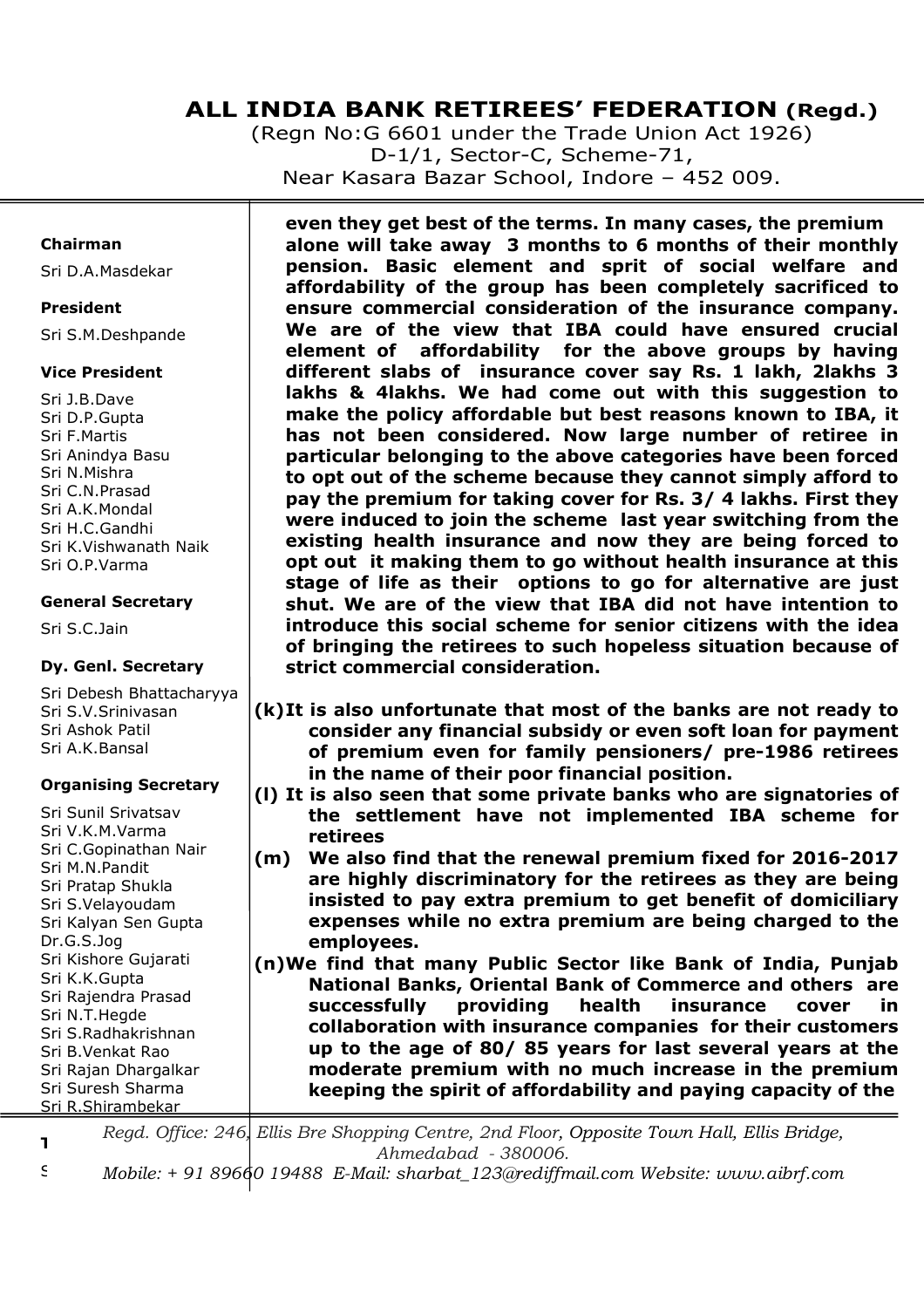(Regn No:G 6601 under the Trade Union Act 1926) D-1/1, Sector-C, Scheme-71, Near Kasara Bazar School, Indore – 452 009.

#### **Chairman**

Sri D.A.Masdekar

#### **President**

Sri S.M.Deshpande

#### **Vice President**

Sri J.B.Dave Sri D.P.Gupta Sri F.Martis Sri Anindya Basu Sri N.Mishra Sri C.N.Prasad Sri A.K.Mondal Sri H.C.Gandhi Sri K.Vishwanath Naik Sri O.P.Varma

#### **General Secretary**

Sri S.C.Jain

#### **Dy. Genl. Secretary**

Sri Debesh Bhattacharyya Sri S.V.Srinivasan Sri Ashok Patil Sri A.K.Bansal

#### **Organising Secretary**

Sri Sunil Srivatsav Sri V.K.M.Varma Sri C.Gopinathan Nair Sri M.N.Pandit Sri Pratap Shukla Sri S.Velayoudam Sri Kalyan Sen Gupta Dr.G.S.Jog Sri Kishore Gujarati Sri K.K.Gupta Sri Rajendra Prasad Sri N.T.Hegde Sri S.Radhakrishnan Sri B.Venkat Rao Sri Rajan Dhargalkar Sri Suresh Sharma Sri R.Shirambekar

 **customers. We do not know why these schemes were not considered by IBA for retirees, though with some restrictive clauses to provide health insurance within their paying capacity on sustainable basis.** 

**3. We are of the strong view that the above points / apprehensions raised about the scheme need serious discussion to make the health insurance scheme affordable, reliable and sustainable on the long term basis so it becomes the model scheme for the senior citizens in the country. We demand that AIBRF should be invited by IBA to hold the discussion as it represents large number of retirees who are the most important stake holder in the scheme. We are sure IBA will consider this aspect and give response to our this communication without delay.** 

**4. In the meantime, to understand and appreciate the scheme and its implementation and the stand taken by the insurance company, IBA and broking firm, we shall feel highly obliged if you will kindly provide the following documents in respect of the scheme** 

- **(a)Copy of the agreement entered with lead insurance company for launching IBA scheme for the retirees**
- **(b)Report of the committee of IBA who did appraisal of the proposals received from different bidders and finally selecting UIICL.**
- **(c)Copy of the agreement with the broking firm, K.M. Dastur Reinsurance Brokers Pvt. Ltd. who is handling the scheme with details of the incentives to be paid to it for handling the scheme**
- **(d)Copy of the correspondence entered between IBA and the lead insurance company on the issue of domiciliary expenses after its implementation.**

**5.We hope IBA will consider our above request positively. We know that IBA is not covered by RTI and we cannot demand the documents under this law. But still we feel that we are legally entitled to demand the documents to protect the interest of our lakhs of the senior citizen who are our members and who have direct interest in the scheme. We are sure IBA will appreciate this position. In case we do not receive response of this letter,** 

**Treasurer**  *Regd. Office: 246, Ellis Bre Shopping Centre, 2nd Floor, Opposite Town Hall, Ellis Bridge, Ahmedabad - 380006.*